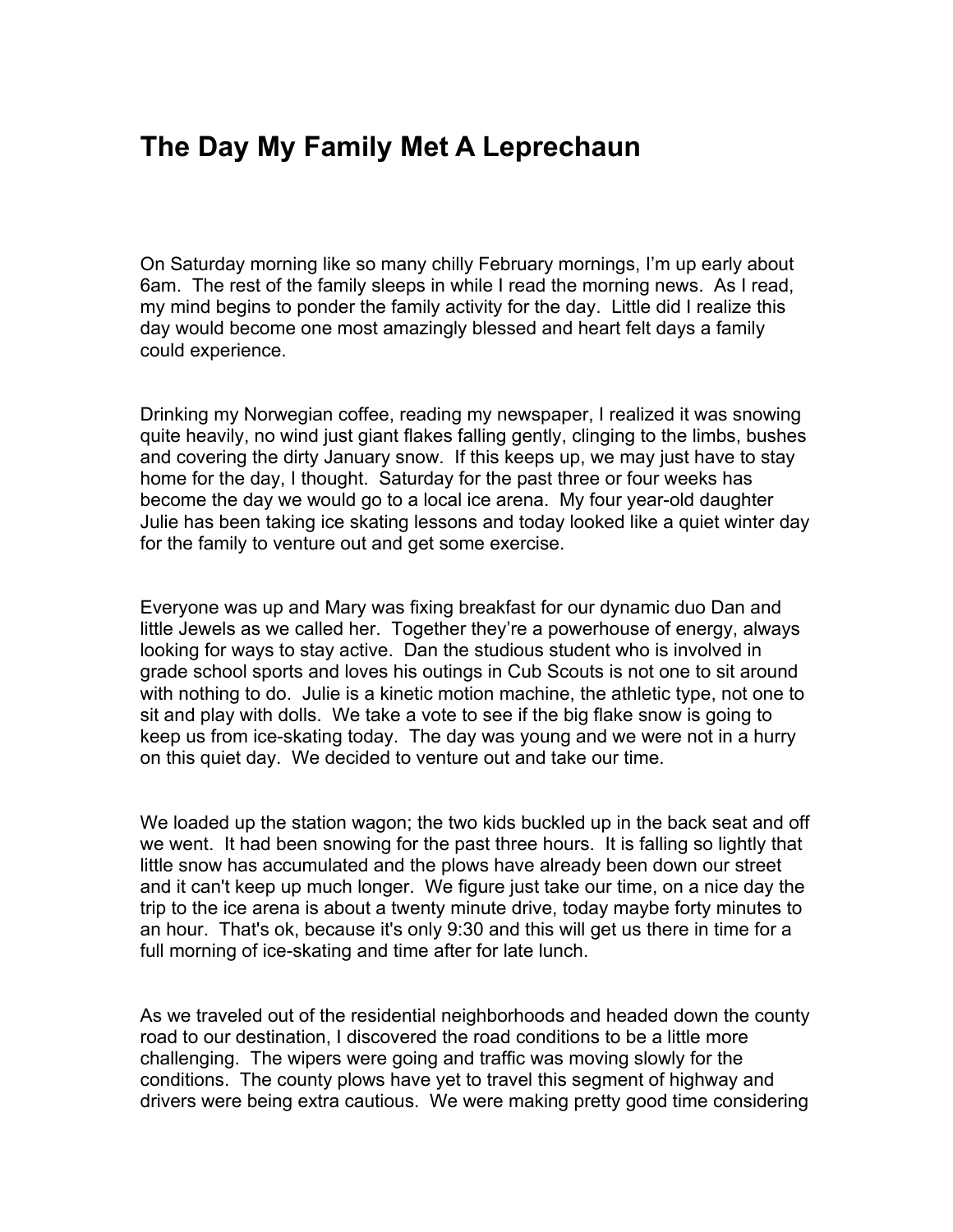the conditions. The countryside was covered with this wonderfully soft fluffy blanket of snow. Traveling slowly allowed us to take in this visual winter wonderland.

I looked up the road ahead and saw a car moving toward us in the other lane, it appeared the driver was losing control of the vehicle and it was coming at us. Time changed into a slow motion time lapse, frame by frame. If I crossed into the other lane, I'd hit the oncoming car behind the of the out-of-control vehicle. All in a matter of seconds I chose to move to the right shoulder, before we knew what happened, the vehicle coming toward us spun around hitting the back driver's side of our car, pushing us into an icy pond.

The air bags exploded and the car filled with smoke. The kids buckled in the back seat didn't know what hit them. Julie started crying. Mary couldn't breath and was complaining of chest pains. I looked down on the floor and the water was starting to trickle in. The next thing I knew a short stature gentleman wearing a brown leather jacket opened the door on the passenger side and heard his voice with the Irish baugh "Step out this way mam" assisting my wife to safety. He than went to the back of the wagon and opened the tailgate so the kids could crawl out the back. "You lads come out the back here". I followed behind as they were helped out of the sinking car. Just as I was about to crawl out, I crawled back to retrieve insurance paperwork from the glove compartment. The water was slowly creeping up the floorboard. I crawled out the back to find everyone basically doing well.

People were coming to our aid. Police arrived and a couple of ambulances were on the way. I turned to Mary and the kids "where is the little man who helped you and your mother out"? We looked around and looked at one another. We asked witnesses who began arriving at the scene, no one knew or saw anything. They had no idea who or what we were talking about. Our family saw him and heard his voice with the Irish Baugh "Step out this way mam....!!! You lads come out the back here"...!!!! Where could he have vanished? Traffic heading north was at a crawl the snowplows heading south were making their pass clearing the highway.

We didn't have time to say thank you! His appearance is still a mystery. The kids were doing better by the time the police showed up. Strangely enough a neighbor with his kids drove by and asked if he could help. They offered to take the kids to their house until things are worked out. The ambulances arrived at the scene, one for the driver of the car that lost control and another for my wife Mary who was experiencing chest pains, and breathing problems. As Mary was place in the back of the ambulance I sat in the front seat with the driver. He